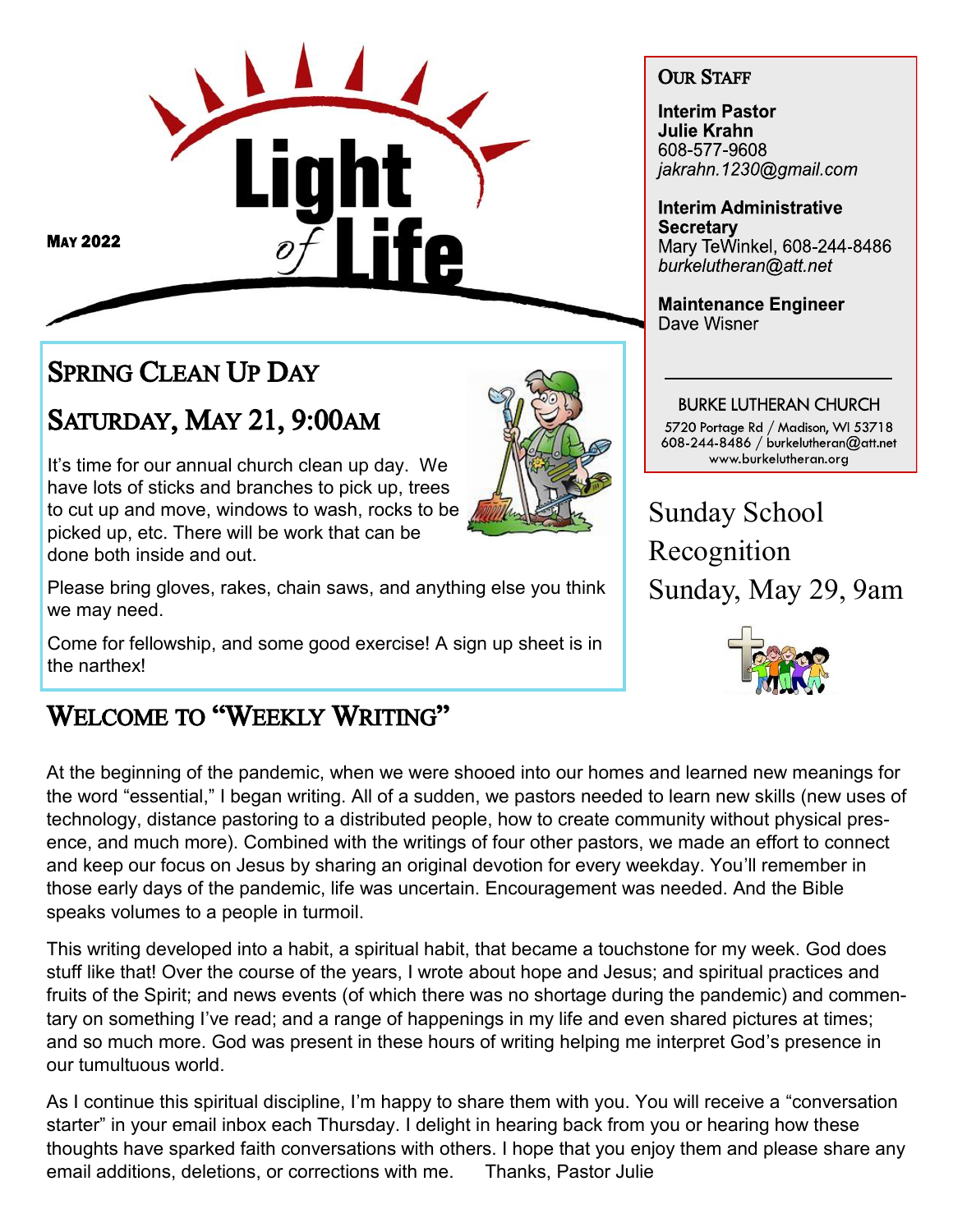## A MESSAGE FROM PASTOR JULIE…..



Can I be so bold as to say that the best way to grow up is on a family farm? There is something to be said about breathing clean air, muscles aching from hard work, hanging out with sadeyed cows or my playmates across the road, enjoying garden produce preserved from the garden, and experiencing plenty of "family time." Add to that a heaping dose of love – practiced in a family of seven siblings! I was blessed. And while it's been decades since I swung on the swing set on the farm or walked the pasture to get the cows in for milking, you can't take the farmgirl out of the pastor. It helps that the Scriptures are full of agrarian tales.

Take for example this nugget from John's Gospel: Jesus says, "Very truly, I tell you, unless a grain of wheat falls into the earth and dies, it remains just a single grain; but if it dies, it bears much fruit." (John 12:25) This image makes sense to those of us who grow things. Dying is necessary for the seed to produce fruit. In context, this image only makes sense when we know that Jesus is in Jerusalem for the last time. Within days he will be arrested, tried, crucified, and will die. Jesus is the grain and the cross is the instrument that places Jesus in the earth. Three days later, new life emerges from the grave. Jesus is alive bearing abundant fruit in his death and resurrection!

Thanks be to God!

Immediately after the verse about bearing fruit, Jesus says, "Those who love their life lose it,

and those who hate their life in this world will keep it for eternal life." (John 12:26) Jesus is telling the truth; as we lose our lives in service to others we find it. Serving is the name of the game. As followers of Jesus, we live for serving others. That's how we show Jesus' love for the world. It's pretty simple.

We are seeds…seeds which bring forth peace, justice, love. Every act of love, mercy and forgiveness, however small, can be a seed of change in the world. We might never see the fruit of the seed we plant, but we trust that God will cause it to grow and bear fruit.

As your interim pastor, in this time of transition as you prepare to receive the next settled pastor with open arms, I look forward to planting seeds of love and justice with you as we witness to Jesus.

*Prayer: Loving Jesus, move through me so that I may plant seeds of love in those I meet today. Amen.* 

I wonder…

- Can you think of a time when someone planted seeds of Jesus' love/grace/mercy in you?
- What seeds is our church planting in the neighborhood?

Won't you help me get to know you and your community of faith? Send me your answer, just a sentence or two. My email is [jakrahn.1230@gmail.com.](mailto:jakrahn.1230@gmail.com)

## PRAYER CONCERNS

During the month of April, we have remembered the following individuals in our Sunday prayers:

Gerry Kirchberg **Paul White** 

Virginia Steward Lisa Thompson Vic Elliott Val Sandmire Lucy Wisner Lori Nelson Mark Gehrke **Nancy Bartlett** Jan Peterson Our sympathy to the family & friends of Karen Bork. *We apologize if we have missed anyone, it was not intentional*

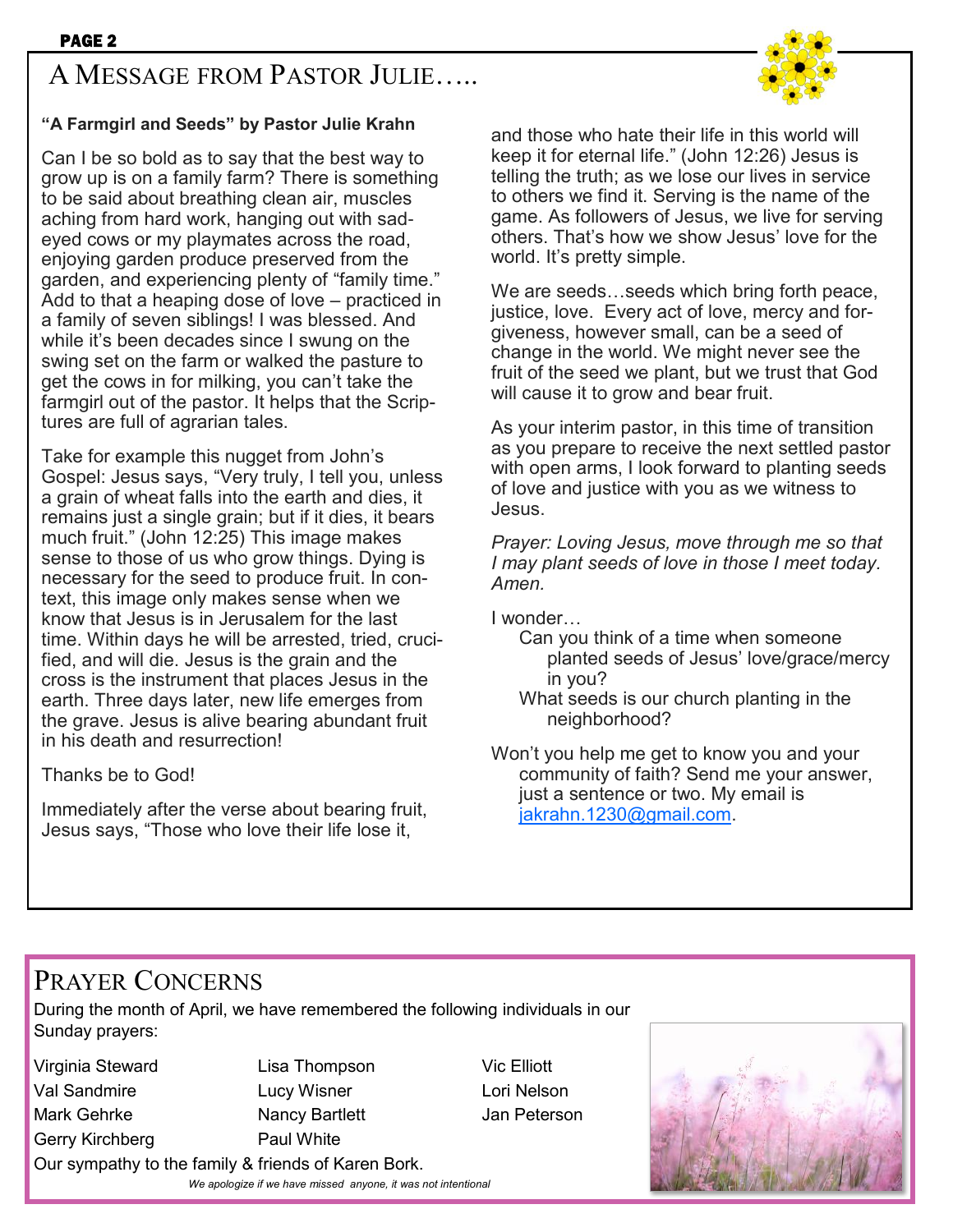## FOOD PANTRY

May's focus is on



"Household Supplies": paper towel, foil,

plastic wrap, paper plates, baggies, plastic cups, toilet paper. Please place items in the designated basket in the Narthex and it will be delivered to the pantry.

## MEN'S BREAKFAST

The next Men's Breakfast is Wednesday, May 11 at Gus' Diner, Hwy 19, Sun Prairie, at 9:00am. Stop in for a cup of joe, a hearty breakfast and connect with brothers in Christ.



MEN'S RETREAT—SAVE THE DATE SEPTEMBER 23-25, 2022

Men of all ages yearn for real friendships and a closer relationship with Christ. Join us and be… – Adventurous and courageous – Genuine and spiritual Look forward to… − Banding together and being challenged − Examining your life and making decisions Be prepared for a spiritual boot camp. This 45-hour experience is not for the faint of heart!

MacKenzie Environmental Education Center W7303 County Road CS & Q - Poynette, WI

This retreat has been life changing for many attendees! For more info and to view participant testimonial videos; http://www.lutheranmenmission.org, or call Paul Beckman (608-241-2346).

## CRAFT SALE-NOVEMBER 12TH

Mark the date on your calendar and plan to come and volunteer as well as start your Christmas shopping! Spread the word to any vendors you think might want to participate.

GARAGE SALE! SAVE THE DATES: JULY 22 & 23



Have you been doing your

spring cleaning? Do you have things that you no long want? Let those things spark joy for others at our garage sale!

Watch for more details regarding when items can be dropped off and when help will be needed for setting up and working at the sale.

Please do not bring exercise equipment, mattresses, computer or computer equipment, TVs, entertainment centers, sofa sleepers. We have no place to get rid of them to if they do not sell.



## BIRTHDAY LUNCHEON

Noon on Wednesday, May 18, at Sugar River Pizza in Sun Prairie. Please join us!



June 17 and July 29 Served 4:30-7:00pm

Lutherdale, N7891 US Hwy 12 Elkhorn, WI

All meals include hand-breaded cod, (baked or fried) parmesan lemon oven roasted red potatoes, clam chowder, mac & cheese, seasonal vegetables roll, cole slaw and a sweet treat and beverage. Adults \$18, Children (10 & Under) \$10

#### LIGHT OF LIFE & SUNDAY BULLETIN ARTICLES

If you have news you'd like to see in the Sunday bulletin announcements and/or Light of Life newsletter: 1. Email your submissions to [burkelutheran@att.net](mailto:burkelutheran@tds.net) (please indicate in the subject line whether it is for the bulletin, LOL or both), or

2. Mail to church, 5720 Portage Rd, Madison, WI 53718, or 3. Turn it into the church office with Attn: Mary

BULLETIN DEADLINE**: Noon on Wednesdays** LIGHT OF LIFE DEADLINE**: 15th of the month**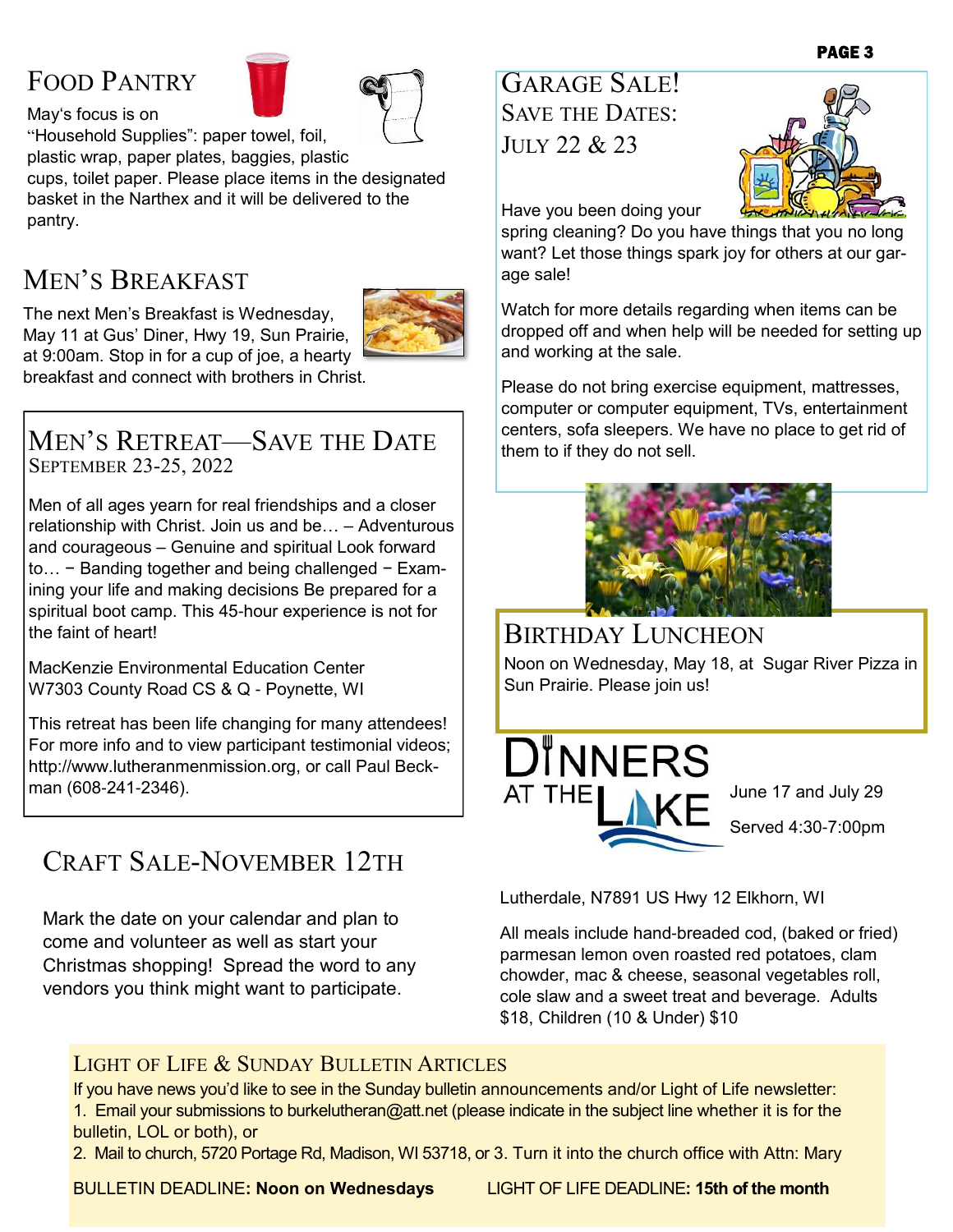#### PAGE 4

# Youth & Kids Corner



### PANCAKE BREAKFAST THANK YOU

Thank you to everyone who donated food for the breakfast!

Thank you to all those who helped set up, cook, serve and clean up!

Thank you to all those who came to eat!

We served fifty-eight people at the Youth Pancake Breakfast on Palm Sunday, raising a total of \$553 for youth activities.

The breakfast was a great success and could not have happened without everyone's support.



## ATTENTION SENIOR HIGH GRADUATES!

We will be celebrating your success on June 12 at our 9am worship service. Following the service there will be cake during coffee hour. Please let the church office know if you will be able to attend—and Congratulations!

#### "**Never Waste a Good Transition"**

An Interim Pastor appreciates this sentiment and in time, I hope you will as well. My task as your interim pastor is to help you to be ready to welcome your next settled pastor with open arms. In preparation, together we will focus on these three basic questions: Who are we? Who are our neighbors? What is God calling us to be?

We will spend time listening for God's voice and praying for your next settled pastor whoever she or he might be? God knows!

First, I want to get to know you…and I need your help. I would LOVE to "interview" as many of you as possible. I PROMISE this will not hurt. In fact, I hope you find your time is well spent. You love your church and I hope that I can be of help in listening for God's direction as you move into the future.

So, will you help me get to know you?

For this task, I hope to use all means of technology possible. I will be happy to use Zoom, the oldfashioned telephone, or FaceTime, etc. to make it as convenient and safe as possible. A few inperson can be scheduled as well. Are you willing? Call me at (608)577-9608 or email [jakrahn.1230@gmail.com](mailto:jakrahn.1230@gmail.com) to sign-up. Thanks, Pastor Julie



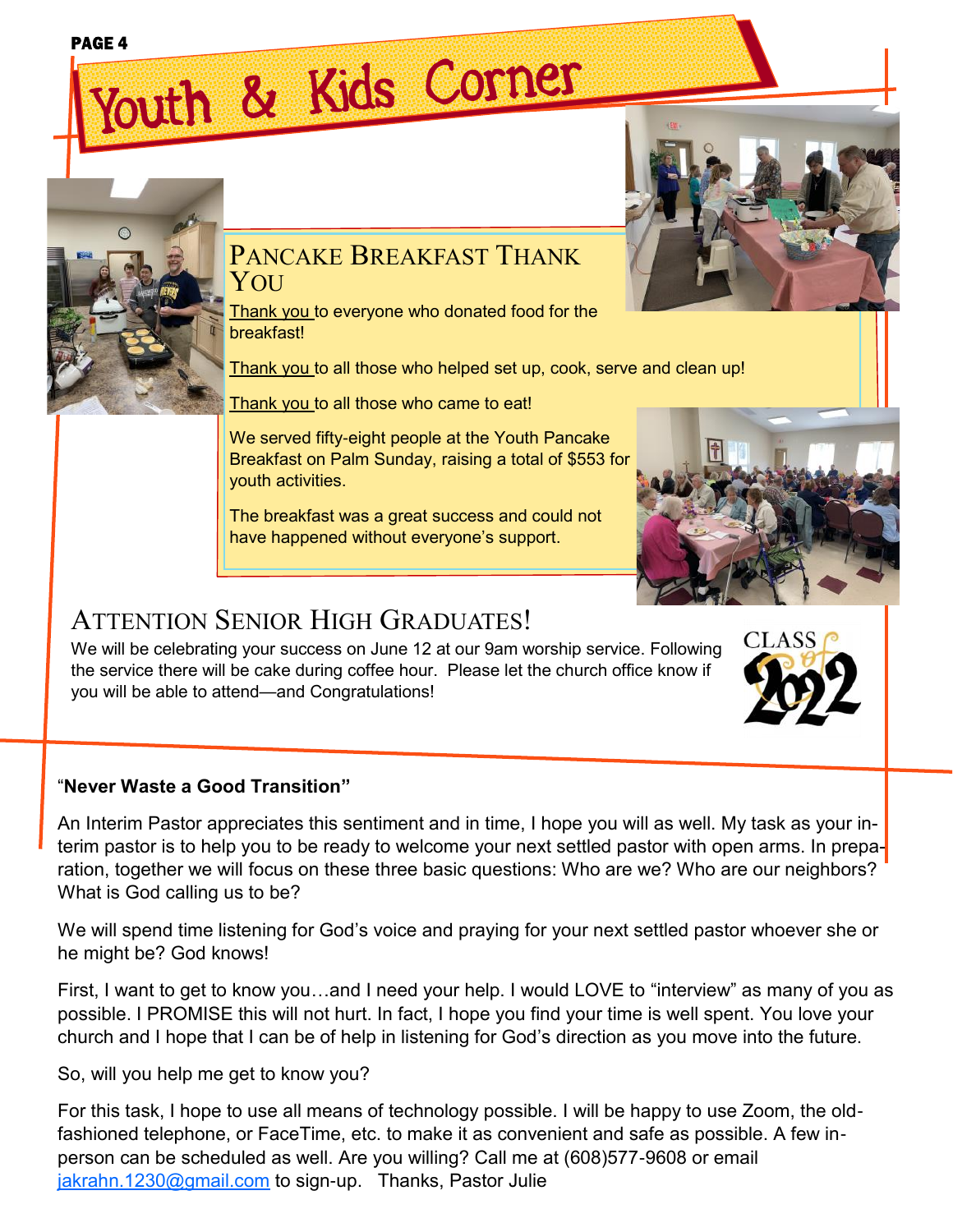## MAY CALENDAR

 $29$ 

Choir Practice

| <b>Sun</b>                                                                  | <b>Mon</b>              | <b>Tue</b>                       | <b>Wed</b>                                                                     | <b>Thu</b> | Fri | <b>Sat</b>                         |
|-----------------------------------------------------------------------------|-------------------------|----------------------------------|--------------------------------------------------------------------------------|------------|-----|------------------------------------|
| 1                                                                           | $\overline{\mathbf{2}}$ | $\mathbf{3}$                     | 4                                                                              | 5          | 6   | $\overline{\mathbf{z}}$            |
|                                                                             |                         |                                  | Quilting, 9:00am                                                               |            |     |                                    |
|                                                                             |                         |                                  | <b>Confirmation Class</b>                                                      |            |     | <b>Synod Assembly</b>              |
| 8<br>Worship, 9am<br>Sunday School<br><b>Choir Practice</b><br>Mother's Day | 9                       | 10<br>Council Meeting,<br>6:30pm | 11<br>Men's Breakfast, 9am<br>Quilting, 9:00am<br><b>Confirmation Class</b>    | 12         | 13  | 14                                 |
| 15<br>Worship, 9am<br>Sunday School<br><b>Choir Practice</b>                | 16                      | 17                               | 18<br>Quilting, 9:00am<br>Birthday Luncheon, noon<br><b>Confirmation Class</b> | 19         | 20  | 21(<br>Church Clean Up<br>Day, 9am |
| 22                                                                          | 23                      | 24                               | 25                                                                             | 26         | 27  | 28                                 |
| Worship, 9am<br>Sunday School                                               |                         |                                  | Quilting, 9:00am<br>Confirmation Class                                         |            |     |                                    |

| Worship, 9am<br><b>Choir Practice</b><br>Sunday School<br>Recognition | <b>Memorial Day</b>                                          |                                                                        |  |
|-----------------------------------------------------------------------|--------------------------------------------------------------|------------------------------------------------------------------------|--|
|                                                                       | June 12 Graduate Recognition<br>July 22-23-Burke Garage Sale | Save the Dates: June 5-Pentecost Sunday! Wear Red to show your Spirit! |  |

31

so Happy Birthday!

| May 3  | Amber Brown I                                 | May |
|--------|-----------------------------------------------|-----|
| May 4  | David Ludwig<br>Jean Schnick                  | May |
| May 6  | Joelle Frye                                   |     |
| May 8  | Roland Frye                                   | May |
| May 9  | <b>Taylor Olson</b>                           | May |
| May 10 | Ron Hennings<br>Marcus Hung<br>Diane McFarlin | May |
| May 11 | Steve Kittleson                               | May |
|        | Kidy Lothe                                    | May |
| May 12 | Jon Lothe                                     | May |
| May 15 | Mitchell Hanson<br>James Housner              |     |
| May 18 | Sue Rittmann                                  |     |

30

| 19 | Adam Kittleson<br>Lynn Martin   |
|----|---------------------------------|
| 21 | Fmma Dobbs<br>Kristin Kalhagen  |
| 22 | Kyle Krisher                    |
| 24 | Deb Buss<br><b>Emily Taylor</b> |
| 25 | Larry Cutler<br>Vicki Cutler    |
| 27 | Rose Haney                      |
| 30 | Sierra Klang                    |
| 31 | Mike Housner<br>Tim Wachs       |

Confirmation Class

Happy Amnvergany!

Melissa & Tim Dobbs, May 3, 2003 Stacey & Adam Kittleson, May 8, 2010 Diane Johnson-Hung & Charlie Hung, May 13, 2000 Linda & Richard Hughes, May 15, 1971 Linda & Lynn Martin, May 19, 1996 Lisa & Alan Romeis, May 25, 2002



*We apologize if we have missed anyone, it was not intentional.*